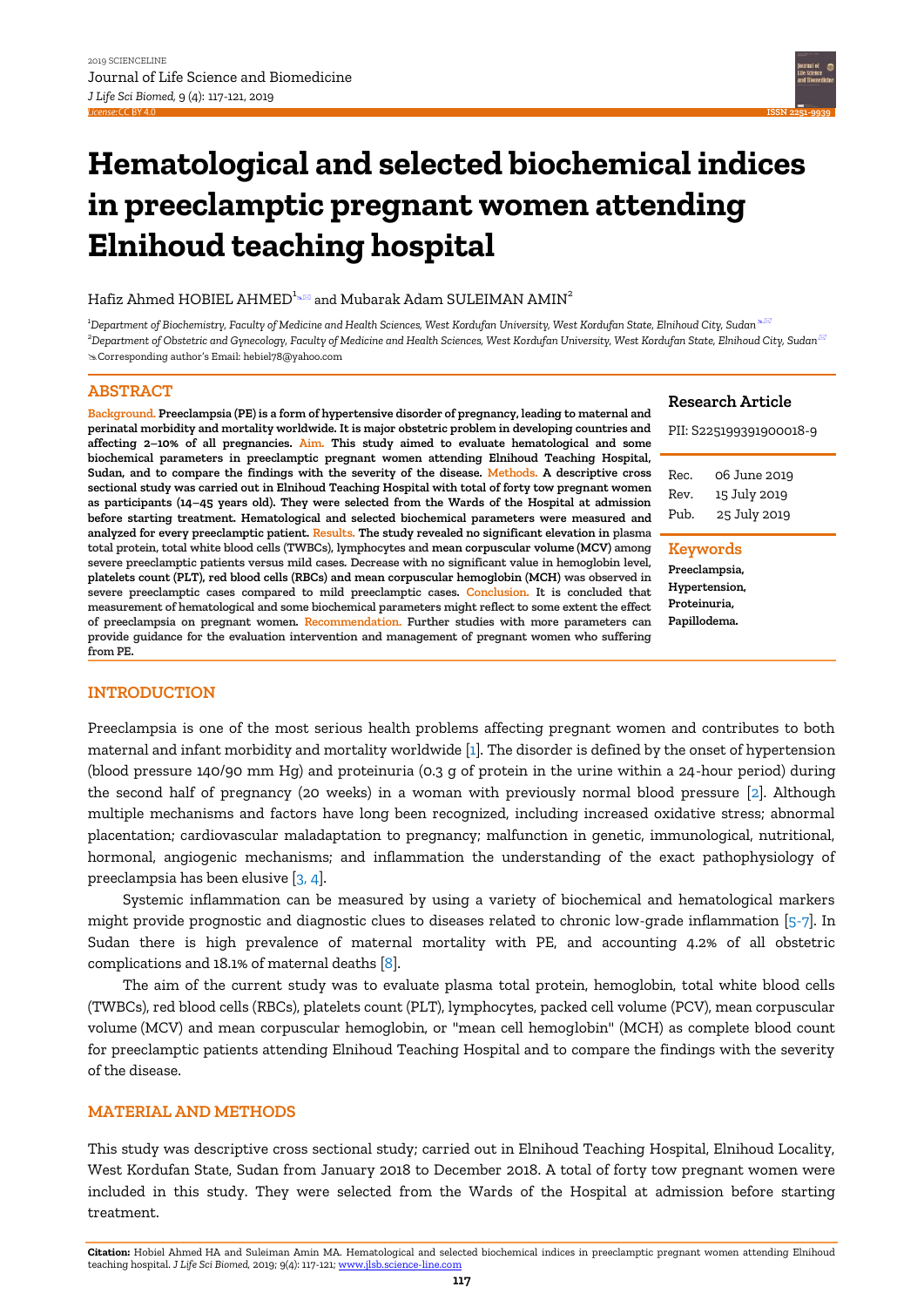#### **Inclusion criteria**

Preeclamptic women with ages  $14 - 45$  years old, blood pressure ≥ 140/90, and also with proteinuria ≥300mg/24hrs urine collection were included. Preeclamptic patients with blood pressure ≥ 160/110 or/and proteinuria ≥ 1g/ 24 hours urine collection or/and presence of papillodema were taken as severe preeclamptic cases, while preeclamptic patients with blood pressure 159/109 – 140/90, proteinuria 0.3 to 1g/ 24 hours urine collection and absence of papillodema taken as mild preeclampsia.

## **Exclusion criteria**

Pregnant women with pre-gestational diabetes mellitus, primary or secondary lipid disorders, severe anemia, those suffer from any other hematological or endocrine disorders were excluded. Questionnaires were filled and blood samples were obtained for measurement of laboratory parameters by using chemical and hematological analyzers. Data were analyzed by SPSS program version 20.

#### **Ethical approval**

The review board and ethics committee of University of West Kordufan for Medical Education and Research approved the study protocol and informed consents were taken from all the participants.

#### **RESULTS**

Figure 1 show the ages of participants which were 14 – 20 (28.5%), 21 – 25 (21.5%), 26 – 30 (30.9%) and > 30 (19.1%). Figure 2 shows the parity of the study group, primiparous (45.2%), multiparous (34.7%) and grand multiparous (19.2%). From the entire participants, (76%) have severe preeclampsia and (24%) have mild preeclampsia.

#### **Characteristics and description of the study group**

Table 1 shows the characteristics and description of the study group. The occupations of the participants were teacher (2.4%), employee (2.4%), farmer (7.1%) and housewife (88.1%). The study group ages at time of marriage per year were 14-20 (73.8%), 21-25 (14.3%), 26-30 (7.1%) and > 30 (4.8%) years old. Regarding gestational ages at onset of preeclampsia per week they were 20 **-** 24(9.5%), 24+1 –28(7.1%), 28+1 – 32(19%), 32+1 – 36(40.5%) and > 36(23.9%). The participants having blood pressure ≥ 160/110 represent (42.9%) and those having blood pressure 159/109 – 140/90 were (57.1%)

#### **Laboratory findings of study group**

Table 2 shows the laboratory findings of the participants. Proteinuria (dipstick) for the study group were + (19%), ++ (42.9%) and +++ (38.1%), and there was significant elevation in the cases of severe preeclampsia with ++ and +++ (P=0.052). (52.4%) of the participants have proteinuria from 0.3 – 1 and (47.6%) have proteinuria > 1 with significant elevation in sever preeclampsia compared to mild preeclampsia (P=0.002). Plasma total protein for the study group was (33.3%) normal (66.7%) high and no participant having low plasma total protein and there was no significant difference between sever and mild cases. Hemoglobin level for participants was (81%) low, (19%) normal and no patient have high hemoglobin level and there was no significant difference between sever and mild cases. For TWBCs, (83.3%) of participants their TWBCs were normal, (16.7%) have leucocytosis and no one have low TWBCs count, with no significant difference between sever and mild patients. Regarding the RBCs for study group, (11.9%) have low count, (85.7%) their RBCs were in normal range, while (2.4%) have high RBCs count and there was no significant difference between sever an mild cases. Concerning PLT, (38.1%) low PLT, (57.1%) normal PLT count and (4.8%) high PLT count with no significant difference between sever and mild cases. For lymphocytes, (31%) of the participants have normal lymphocytes (69%) have high lymphocytes and no one have low lymphocytes count with no significant difference between sever and mild preeclamptic patients. (2.4%) of entire participants have low MCV, no normal MCV, while (97.6%) have high MCV and there was no significant difference between sever and mild cases. For MCH, (92.9%) of the participants have low MCH, (2.4%) have normal MCH and (4.8%) have high MCH, with no significant difference between sever an mild cases in all.









**Citation:** Hobiel Ahmed HA and Suleiman Amin MA. Hematological and selected biochemical indices in preeclamptic pregnant women attending Elnihoud teaching hospital. *J Life Sci Biomed*, 2019; 9(4): 117-121; www.jlsb.science-line.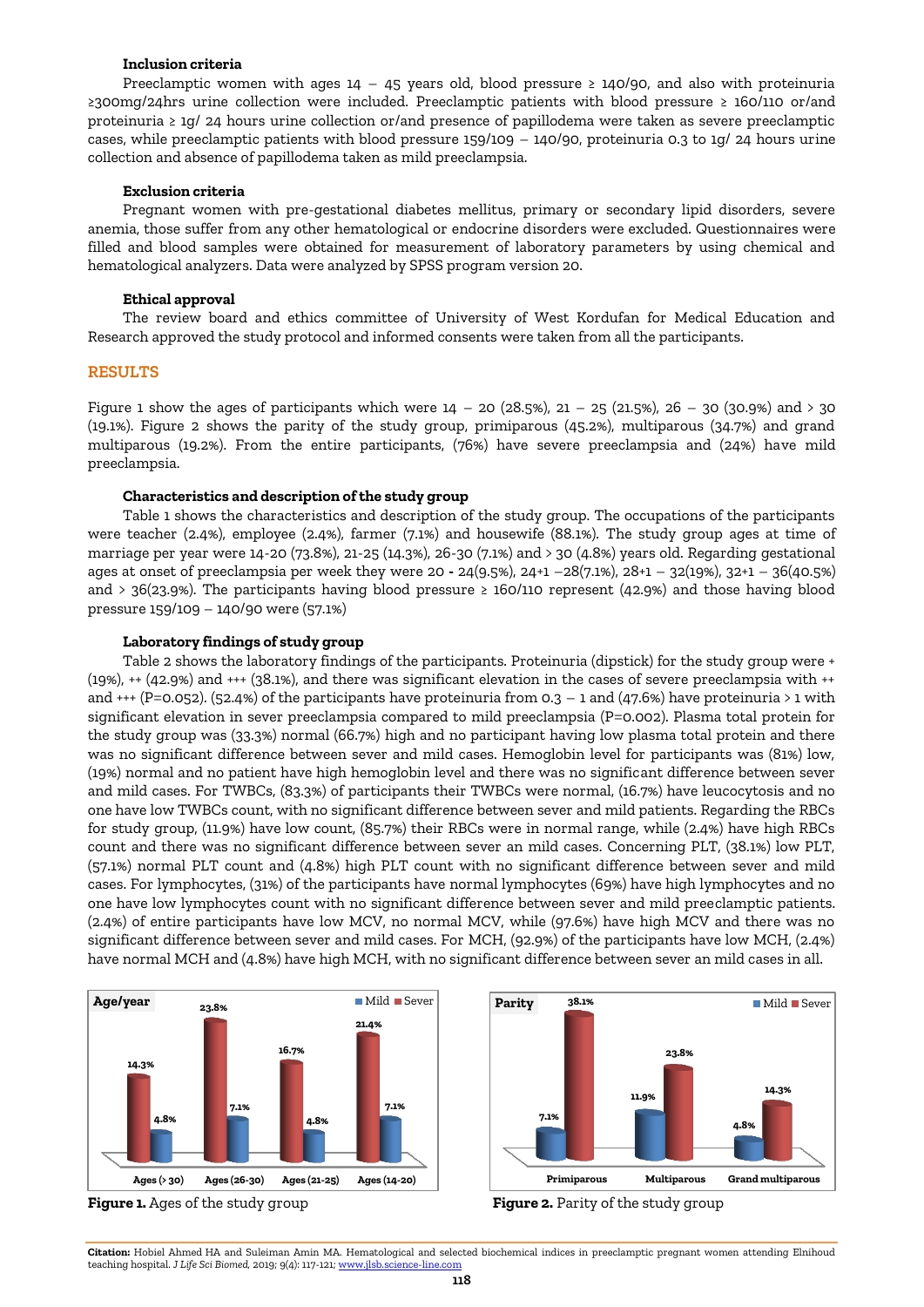# **Table 1.** Characteristics and description of the study group

| <b>Character</b>                                |                  | Preeclampsia status |              |            |         |  |
|-------------------------------------------------|------------------|---------------------|--------------|------------|---------|--|
|                                                 |                  | <b>Mild</b>         | <b>Sever</b> | Total      | p-value |  |
|                                                 | Teacher          | $\circ$             | 1(3.1%)      | 1(2.4%)    |         |  |
| Occupation                                      | Employee         | O                   | 1(3.1%)      | 1(2.4%)    |         |  |
|                                                 | Farmer           | $\circ$             | 3(9.4%)      | 3(7.1%)    | 0.621   |  |
|                                                 | Housewife        | 10(100%)            | 27(84.4%)    | 37 (88.1%) |         |  |
| Total                                           |                  | 10(100%)            | 32(100%)     | 42 (100%)  |         |  |
|                                                 | $14 - 20$        | 7(70%)              | 24(75%)      | 31(73.8%)  | 0.693   |  |
|                                                 | $21 - 25$        | 2(20%)              | 4(12.5%)     | 6(14.3%)   |         |  |
| Age at time of marriage/year                    | $26 - 30$        | $\Omega$            | 3(9.4%)      | 3(7.1%)    |         |  |
|                                                 | > 30             | 1(10%)              | 1(3.1%)      | 2(4.8%)    |         |  |
| Total                                           |                  | 10(100%)            | 32(100%)     | 42 (100%)  |         |  |
|                                                 | $20 - 24$        | 2(20%)              | 2(6.3%)      | 4(9.5%)    | 0.372   |  |
|                                                 | $24+1-28$        | $\Omega$            | 3(9.3%)      | 3(7.1%)    |         |  |
| Gestational age at onset of preeclampsia / week | $28+1-32$        | 2(20%)              | 6(18.8%)     | 8(19%)     |         |  |
|                                                 | $32+1-36$        | 5(50%)              | 11(34.4%)    | 17(40.5%)  |         |  |
|                                                 | $> 36$           | 1(10%)              | 10(31.2%)    | 10(23.9%)  |         |  |
| Total                                           |                  | 10(100%)            | 32(100%)     | 42 (100%)  |         |  |
|                                                 | $\geq 160/110$   | $\circ$             | 18(56.3%)    | 18(42.9%)  |         |  |
| <b>Blood pressure</b>                           | 159/109 - 140/90 | 10(100%)            | 14(43.7%)    | 24(57.1%)  | 0.002   |  |
| Total                                           |                  | 10(100%)            | 32(100%)     | 42 (100%)  |         |  |

# **Table 2.** Laboratory findings of study group

| Mild<br><b>Total</b><br><b>Sever</b><br>Proteinuria (dipstick)<br>8(19%)<br>4(40%)<br>4(12.5%)<br>$\qquad \qquad +$<br>18(42.9%)<br>$^{++}$<br>5(50.8%)<br>13(40.6%)<br>0.052<br>15(46.9%)<br>16(38.1%)<br>$^{+++}$<br>1(10%)<br>Total<br>10(100%)<br>42 (100%)<br>32(100%)<br>Proteinuria<br>10(100%)<br>14(43.7%)<br>$0.3 - 1$<br>24(57.1%)<br>0.002<br>18(56.3%)<br>18(42.9%)<br>>1<br>$\circ$<br>Total<br>10(100%)<br>42 (100%)<br>32(100%)<br>Plasma total protein<br>Low<br>O<br>O<br>$\mathsf O$<br>Normal<br>2(20%)<br>12(37.5%)<br>14(33.3%)<br>High<br>8(80%)<br>20(62.5%)<br>28(66.7%)<br>0.451<br>10(100%)<br>Total<br>32(100%)<br>42 (100%)<br>Hemoglobin<br>Low<br>8(80%)<br>26(81.3%)<br>34(81%) | <b>Character</b> | Preeclampsia status |  |  |         |
|-----------------------------------------------------------------------------------------------------------------------------------------------------------------------------------------------------------------------------------------------------------------------------------------------------------------------------------------------------------------------------------------------------------------------------------------------------------------------------------------------------------------------------------------------------------------------------------------------------------------------------------------------------------------------------------------------------------------|------------------|---------------------|--|--|---------|
|                                                                                                                                                                                                                                                                                                                                                                                                                                                                                                                                                                                                                                                                                                                 |                  |                     |  |  | p-value |
|                                                                                                                                                                                                                                                                                                                                                                                                                                                                                                                                                                                                                                                                                                                 |                  |                     |  |  |         |
|                                                                                                                                                                                                                                                                                                                                                                                                                                                                                                                                                                                                                                                                                                                 |                  |                     |  |  |         |
|                                                                                                                                                                                                                                                                                                                                                                                                                                                                                                                                                                                                                                                                                                                 |                  |                     |  |  |         |
|                                                                                                                                                                                                                                                                                                                                                                                                                                                                                                                                                                                                                                                                                                                 |                  |                     |  |  |         |
|                                                                                                                                                                                                                                                                                                                                                                                                                                                                                                                                                                                                                                                                                                                 |                  |                     |  |  |         |
|                                                                                                                                                                                                                                                                                                                                                                                                                                                                                                                                                                                                                                                                                                                 |                  |                     |  |  |         |
|                                                                                                                                                                                                                                                                                                                                                                                                                                                                                                                                                                                                                                                                                                                 |                  |                     |  |  |         |
|                                                                                                                                                                                                                                                                                                                                                                                                                                                                                                                                                                                                                                                                                                                 |                  |                     |  |  |         |
|                                                                                                                                                                                                                                                                                                                                                                                                                                                                                                                                                                                                                                                                                                                 |                  |                     |  |  |         |
|                                                                                                                                                                                                                                                                                                                                                                                                                                                                                                                                                                                                                                                                                                                 |                  |                     |  |  |         |
|                                                                                                                                                                                                                                                                                                                                                                                                                                                                                                                                                                                                                                                                                                                 |                  |                     |  |  |         |
|                                                                                                                                                                                                                                                                                                                                                                                                                                                                                                                                                                                                                                                                                                                 |                  |                     |  |  |         |
|                                                                                                                                                                                                                                                                                                                                                                                                                                                                                                                                                                                                                                                                                                                 |                  |                     |  |  |         |
|                                                                                                                                                                                                                                                                                                                                                                                                                                                                                                                                                                                                                                                                                                                 |                  |                     |  |  |         |
|                                                                                                                                                                                                                                                                                                                                                                                                                                                                                                                                                                                                                                                                                                                 |                  |                     |  |  |         |
|                                                                                                                                                                                                                                                                                                                                                                                                                                                                                                                                                                                                                                                                                                                 |                  |                     |  |  |         |
| Normal<br>2(20%)<br>6(18.7%)<br>8(19%)                                                                                                                                                                                                                                                                                                                                                                                                                                                                                                                                                                                                                                                                          |                  |                     |  |  |         |
| 1.00<br>High<br>O<br>$\circ$<br>$\circ$                                                                                                                                                                                                                                                                                                                                                                                                                                                                                                                                                                                                                                                                         |                  |                     |  |  |         |
| Total<br>10(100%)<br>32(100%)<br>42 (100%)                                                                                                                                                                                                                                                                                                                                                                                                                                                                                                                                                                                                                                                                      |                  |                     |  |  |         |
| Total white blood cells                                                                                                                                                                                                                                                                                                                                                                                                                                                                                                                                                                                                                                                                                         |                  |                     |  |  |         |
| Low<br>$\circ$<br>$\circ$<br>$\circ$                                                                                                                                                                                                                                                                                                                                                                                                                                                                                                                                                                                                                                                                            |                  |                     |  |  |         |
| Normal<br>10(100%)<br>25(78.1%)<br>35(83.3%)                                                                                                                                                                                                                                                                                                                                                                                                                                                                                                                                                                                                                                                                    |                  |                     |  |  |         |
| High<br>$\circ$<br>7(21.9%)<br>7(16.7%)<br>0.168                                                                                                                                                                                                                                                                                                                                                                                                                                                                                                                                                                                                                                                                |                  |                     |  |  |         |
| Total<br>10(100%)<br>32(100%)<br>42 (100%)                                                                                                                                                                                                                                                                                                                                                                                                                                                                                                                                                                                                                                                                      |                  |                     |  |  |         |
| Red blood cells                                                                                                                                                                                                                                                                                                                                                                                                                                                                                                                                                                                                                                                                                                 |                  |                     |  |  |         |
| Low<br>5(15.6%)<br>5(11.9%)<br>$\circ$                                                                                                                                                                                                                                                                                                                                                                                                                                                                                                                                                                                                                                                                          |                  |                     |  |  |         |
| Normal<br>10(100%)<br>26(81.3%)<br>36(85.7%)                                                                                                                                                                                                                                                                                                                                                                                                                                                                                                                                                                                                                                                                    |                  |                     |  |  |         |
| 0.335<br>High<br>1(3.1%)<br>1(2.4%)<br>O                                                                                                                                                                                                                                                                                                                                                                                                                                                                                                                                                                                                                                                                        |                  |                     |  |  |         |
| Total<br>10(100%)<br>32(100%)<br>42 (100%)                                                                                                                                                                                                                                                                                                                                                                                                                                                                                                                                                                                                                                                                      |                  |                     |  |  |         |
| <b>Platelets count</b>                                                                                                                                                                                                                                                                                                                                                                                                                                                                                                                                                                                                                                                                                          |                  |                     |  |  |         |
| 13(40.6%)<br>16(38.1%)<br>Low<br>3(30%)                                                                                                                                                                                                                                                                                                                                                                                                                                                                                                                                                                                                                                                                         |                  |                     |  |  |         |
| Normal<br>7(70%)<br>17(53.1%)<br>24(57.1%)                                                                                                                                                                                                                                                                                                                                                                                                                                                                                                                                                                                                                                                                      |                  |                     |  |  |         |
| 0.541<br>High<br>$\circ$<br>2(6.3%)<br>2(4.8%)                                                                                                                                                                                                                                                                                                                                                                                                                                                                                                                                                                                                                                                                  |                  |                     |  |  |         |
| Total<br>10(100%)<br>32(100%)<br>42 (100%)                                                                                                                                                                                                                                                                                                                                                                                                                                                                                                                                                                                                                                                                      |                  |                     |  |  |         |
| Lymphocytes                                                                                                                                                                                                                                                                                                                                                                                                                                                                                                                                                                                                                                                                                                     |                  |                     |  |  |         |
| Low<br>$\circ$<br>$\circ$<br>$\circ$                                                                                                                                                                                                                                                                                                                                                                                                                                                                                                                                                                                                                                                                            |                  |                     |  |  |         |
| Normal<br>3(30%)<br>10(31.2%)<br>13(31%)                                                                                                                                                                                                                                                                                                                                                                                                                                                                                                                                                                                                                                                                        |                  |                     |  |  |         |
| 1.000<br>High<br>7(70%)<br>22(68.8%)<br>29(69%)                                                                                                                                                                                                                                                                                                                                                                                                                                                                                                                                                                                                                                                                 |                  |                     |  |  |         |
| Total<br>32(100%)<br>42 (100%)<br>10(100%)                                                                                                                                                                                                                                                                                                                                                                                                                                                                                                                                                                                                                                                                      |                  |                     |  |  |         |
| Mean corpuscular volume                                                                                                                                                                                                                                                                                                                                                                                                                                                                                                                                                                                                                                                                                         |                  |                     |  |  |         |
| Low<br>1(10%)<br>$\circ$<br>1(2.4%)                                                                                                                                                                                                                                                                                                                                                                                                                                                                                                                                                                                                                                                                             |                  |                     |  |  |         |
| Normal<br>$\circ$<br>O<br>O                                                                                                                                                                                                                                                                                                                                                                                                                                                                                                                                                                                                                                                                                     |                  |                     |  |  |         |
| 0.238<br>High<br>9(90%)<br>32(100%)<br>41(97.6%)                                                                                                                                                                                                                                                                                                                                                                                                                                                                                                                                                                                                                                                                |                  |                     |  |  |         |
| Total<br>10(100%)<br>32(100%)<br>42 (100%)                                                                                                                                                                                                                                                                                                                                                                                                                                                                                                                                                                                                                                                                      |                  |                     |  |  |         |
| Mean corpuscular hemoglobin                                                                                                                                                                                                                                                                                                                                                                                                                                                                                                                                                                                                                                                                                     |                  |                     |  |  |         |
| Low<br>9(90%)<br>30(93.8%)<br>39(92.9%)                                                                                                                                                                                                                                                                                                                                                                                                                                                                                                                                                                                                                                                                         |                  |                     |  |  |         |
| Normal<br>1(10%)<br>1(2.3%)<br>$\circ$                                                                                                                                                                                                                                                                                                                                                                                                                                                                                                                                                                                                                                                                          |                  |                     |  |  |         |
| 0.192<br>High<br>O<br>2(6.2%)<br>2(4.8%)                                                                                                                                                                                                                                                                                                                                                                                                                                                                                                                                                                                                                                                                        |                  |                     |  |  |         |
| Total<br>32(100%)<br>42 (100%)<br>10(100%)                                                                                                                                                                                                                                                                                                                                                                                                                                                                                                                                                                                                                                                                      |                  |                     |  |  |         |

**Citation:** Hobiel Ahmed HA and Suleiman Amin MA. Hematological and selected biochemical indices in preeclamptic pregnant women attending Elnihoud teaching hospital. *J Life Sci Biomed,* 2019; 9(4): 117-121[; www.jlsb.science-line.com](http://www.jlsb.science-line.com/)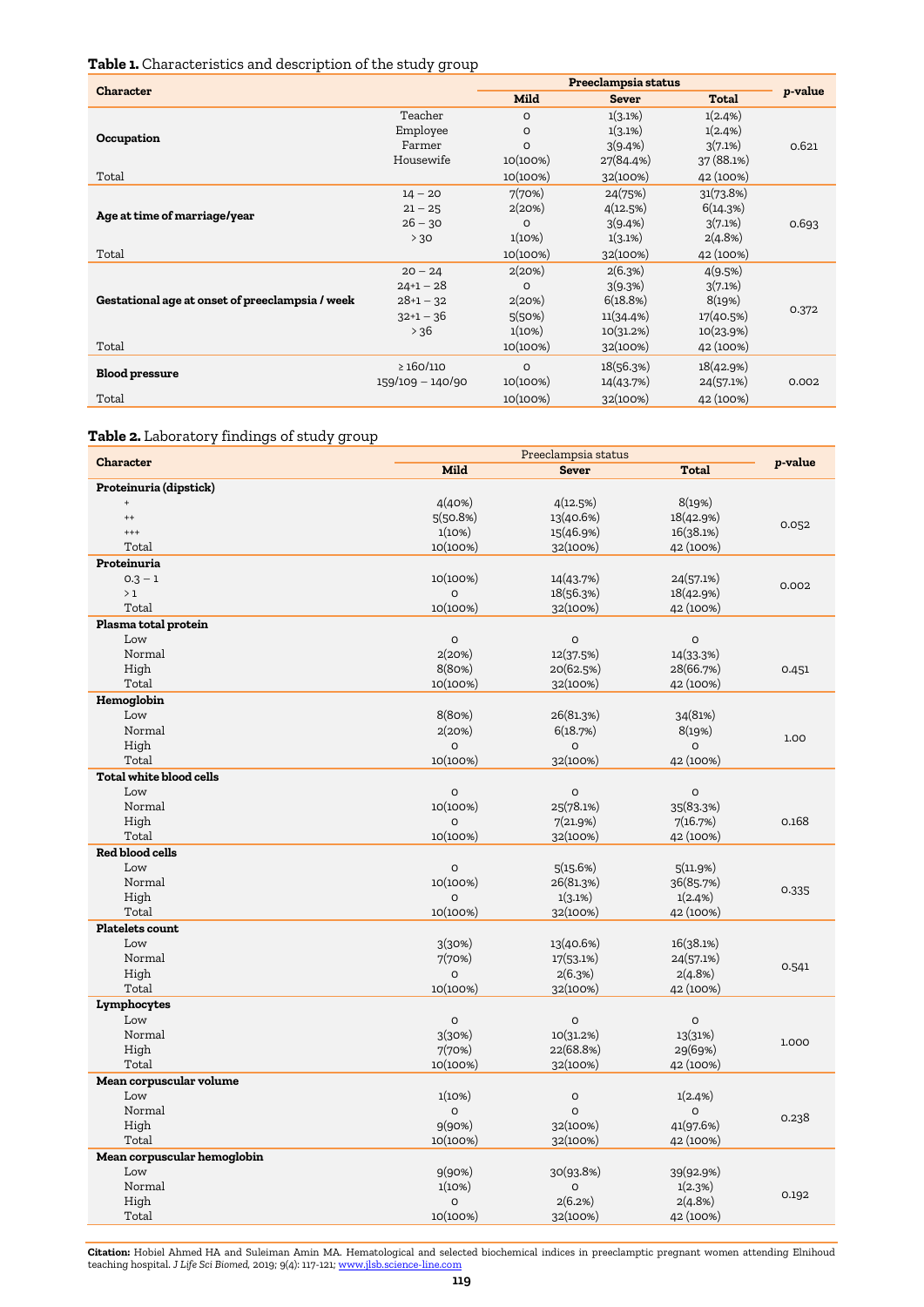## **DISCUSSION**

Although PE only affects approximately 2%–8% of pregnancies worldwide it is associated with severe complications such as eclampsia, hemorrhagic stroke, hemolysis, elevated liver enzymes and low platelets (HELLP syndrome), renal failure and pulmonary edema in addition to other variable mode of clinical presentation and hematological and biochemical changes . Importantly, there is no "cure" for the disease except for early delivery of the baby and placenta [\[9\]](#page-4-4).

Hypertension, proteinuria, excessive weight gain and edema are classic clinical manifestations of the preeclampsia [\[10\]](#page-4-5). Other features include thrombocytopenia, hyperuricemia, abnormal liver function tests and hemoconcentration [\[11\]](#page-4-6).

The current study revealed that most of the participants were, marriage at age 14 – 20 years old (73.8%), with sever preeclampsia (76%) their blood pressure 159/109 – 140/90 (57.1%). The present study shows significant increase in proteinuria (dipstick) and proteinuria among the sever preeclamptic participants compared to mild group. The elevation of proteinuria showed by the current study might be attributed to impairment of glomerular filtration and loss of intermediate weight proteins such as albumin and transferrin as consequence of preeclampsia.

The study revealed an elevation in the plasma total protein, TWBCs, lymphocytes and MCV among severe preeclamptic patients versus mild cases but with no significant values. These findings were in agreement with Vilchez et al. [\[12\]](#page-4-7) and Elgari et al. [\[13\]](#page-4-8) whom stated similar results. The results of the present study disagree with similar studies results carried out by Hale et al. [\[14\]](#page-4-9) and Ali et al. [\[15\]](#page-4-10) whom reported that there was decrease with no significant value in the levels of those parameters in preeclamptic women. The elevation of those parameters which revealed by the present study might be due to endothelial damage that associated with preeclampsia.

For hemoglobin level, PLT, RBCS and MCH the study shows decrease with no significant values in severe preeclamptic cases compared to mild preeclamptic cases. These findings were in accordance with similar studies results carried out by Hale et al. [\[14\]](#page-4-9) and Ali et al. [\[15\]](#page-4-10) whom reported that there was no significant decrease in the levels of those parameters in preeclamptic women. In contrast, the PLT result of the current study disagrees into some extent with Imteyaz et al., Yaprak et al. and Han et al. [\[16-18\]](#page-4-11) whom stated that there was significant decrease in PLT level among severe preeclamptic women. Preeclampsia is associated with hematological system impairment and that is might be the cause of the decrease of those parameters which shown by this study.

#### **CONCLUSION AND RECOMMENDATIONS**

Preeclampsia as multisystemic disorder can exhibit its harmful effect on all body organs and systems. Because measurement of some biochemical and hematological parameters is fast and easily applicable, they may be used to evaluate to some extent the effect of preeclampsia on pregnant women. Further studies with more parameters can provide guidance for the evaluation intervention and management of pregnant women who suffering from PE.

## **DECLARATIONS**

#### **Acknowledgements**

Many thanks are given to our colleagues in the Faculty of Medicine and Health Sciences and for the staff workers in Elnihoud Teaching Hospital.

#### **Authors' contributions**

All authors contributed equally to this work.

#### **Competing interests**

The authors declare that they have no competing interests.

#### **REFERENCES**

- <span id="page-3-0"></span>1. Fantasia HC. Low-dose aspirin for the prevention of preeclampsia. Nurs Womens Health, 2018; 22 (1): 87-92. [\(Google](https://scholar.google.com/scholar?hl=en&as_sdt=0%2C5&q=Fantasia+HC.+2018.+Low-dose+aspirin+for+the+prevention+of+preeclampsia.+Nurs+Womens+Health.+22+%281%29%3A+87-&btnG=#d=gs_cit&u=%2Fscholar%3Fq%3Dinfo%3AbnAaV90e-GYJ%3Ascholar.google.com%2F%26output%3Dcite%26scirp%3D0%26hl%3Den)  [Scholar ;](https://scholar.google.com/scholar?hl=en&as_sdt=0%2C5&q=Fantasia+HC.+2018.+Low-dose+aspirin+for+the+prevention+of+preeclampsia.+Nurs+Womens+Health.+22+%281%29%3A+87-&btnG=#d=gs_cit&u=%2Fscholar%3Fq%3Dinfo%3AbnAaV90e-GYJ%3Ascholar.google.com%2F%26output%3Dcite%26scirp%3D0%26hl%3Den) https://doi.org/10.1016/j.nwh.2017.12.002)
- <span id="page-3-1"></span>2. Phipps E, Rao D, Brima W and Jim B. 2016. Preeclampsia: Updates in pathogenesis, definitions, and guidelines. Clin J Am Soc Nephrol, 2016 Jun 6; 11(6):1102-13. [\(Google Scholar](https://scholar.google.com/scholar?hl=en&as_sdt=0%2C5&q=2.%09Phipps+E%2C+Rao+D%2C+Brima+WandJim+B.+2016.+Preeclampsia%3A+Updates+in+pathogenesis%2C+definitions%2C+and+guidelines.&btnG=#d=gs_cit&u=%2Fscholar%3Fq%3Dinfo%3AESwG_1KeMTQJ%3Ascholar.google.com%2F%26output%3Dcite%26scirp%3D0%26hl%3Den) ; https://doi.org/10.2215/CJN.12081115)